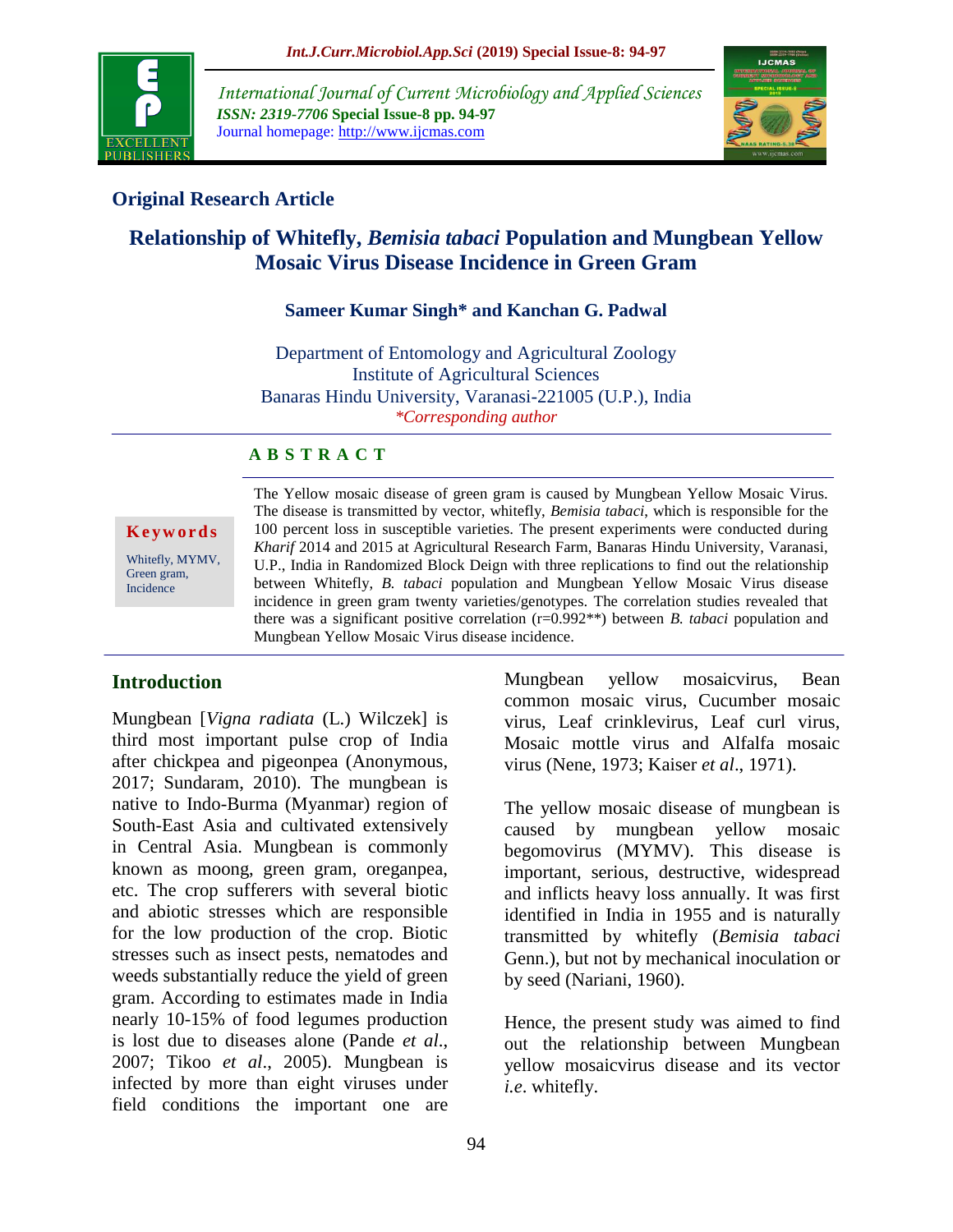#### **Materials and Methods**

The experiment was carried out during the *Kharif* 2014 and 2015 at Agricultural Research Farm, Institute of Agricultural Sciences, Banaras Hindu University, Varanasi, (U.P.) to determine the relationship between the incidence of whitefly (*Bemisia tabaci*) population and yellow mosaic virus disease incidence on 20 promising genotypes of green gram. The recommended agronomic practices without using pesticide were followed in growing of the crop. All the genotypes were grown in Randomized Block Design (RBD) with 3

replications. The row to row and plant to plant distance was maintained as 30 cm and 10 cm, respectively. The unit plot size 4×0.60 m. The infestation of whitefly and incidence of yellow mosaic virus disease incidence was recorded. A correlation coefficient value was obtained with a density of whitefly population and Mungbean Yellow Mosaic Virus disease incidence. MYMV disease incidence was calculated using the following formula.

**Per cent MYMV disease incidence**  $=$   $\frac{\text{Total number of infected plants}}{\text{Total number of plants}}$  $-x100$ Total number of plants

**Table.1** Relationship between *B. tabaci* population and incidence of Mungbean Yellow Mosaic Virus disease on different varieties/genotypes during *Kharif* 2014 and 2015

| Tr.<br>No.     | <b>Varieties/Genotypes</b> | Mean $B$ .<br>tabaci<br>population/<br>cage | <b>Mean MYMV</b><br>incidence $(\% )$ | Ratio  | <b>Yield</b><br>(q/ha) |
|----------------|----------------------------|---------------------------------------------|---------------------------------------|--------|------------------------|
| $T_1$          | <b>PM-5</b>                | 3.02                                        | 1.29                                  | 1:0.43 | 7.72                   |
| T <sub>2</sub> | <b>IPM 2K 14-9</b>         | 4.37                                        | 9.90                                  | 1:2.27 | 6.22                   |
| $\mathbf{T}_3$ | <b>HUM-1</b>               | 3.62                                        | 8.63                                  | 1:2.38 | 6.40                   |
| $T_4$          | <b>ML1257</b>              | 5.76                                        | 19.65                                 | 1:3.41 | 4.73                   |
| $T_5$          | <b>Pusa 672</b>            | 4.89                                        | 13.68                                 | 1:2.80 | 5.77                   |
| $T_6$          | <b>IPM 306-6</b>           | 7.54                                        | 35.64                                 | 1:4.73 | 3.11                   |
| $T_7$          | <b>SM 48</b>               | 8.45                                        | 43.22                                 | 1:5.11 | 3.33                   |
| $T_8$          | IPM 05-3-22                | 6.03                                        | 22.30                                 | 1:3.70 | 3.23                   |
| $\mathbf{T}_9$ | Pusa Bold 2                | 4.60                                        | 12.41                                 | 1:2.70 | 5.99                   |
| $T_{10}$       | <b>IPM-9901-10</b>         | 5.46                                        | 17.21                                 | 1:3.15 | 5.09                   |
| $T_{11}$       | <b>HUM-16</b>              | 3.92                                        | 8.12                                  | 1:2.07 | 6.58                   |
| $T_{12}$       | <b>IPM 306-1</b>           | 3.51                                        | 1.74                                  | 1:0.49 | 6.96                   |
| $T_{13}$       | <b>PM4</b>                 | 4.24                                        | 8.95                                  | 1:2.11 | 5.26                   |
| $T_{14}$       | ML <sub>5</sub>            | 9.12                                        | 45.46                                 | 1:4.99 | 3.30                   |
| $T_{15}$       | <b>ML1256</b>              | 5.19                                        | 15.07                                 | 1:2.91 | 5.54                   |
| $T_{16}$       | <b>ML1059</b>              | 7.98                                        | 40.24                                 | 1:5.04 | 4.41                   |
| $T_{17}$       | <b>SML 191</b>             | 6.77                                        | 26.95                                 | 1:3.98 | 4.04                   |
| $T_{18}$       | <b>ML 515</b>              | 6.27                                        | 23.82                                 | 1:3.80 | 4.17                   |
| $T_{19}$       | <b>PDM 288</b>             | 7.23                                        | 29.24                                 | 1:4.04 | 3.78                   |
| $T_{20}$       | <b>HUM-12</b>              | 6.45                                        | 24.85                                 | 1:3.85 | 4.13                   |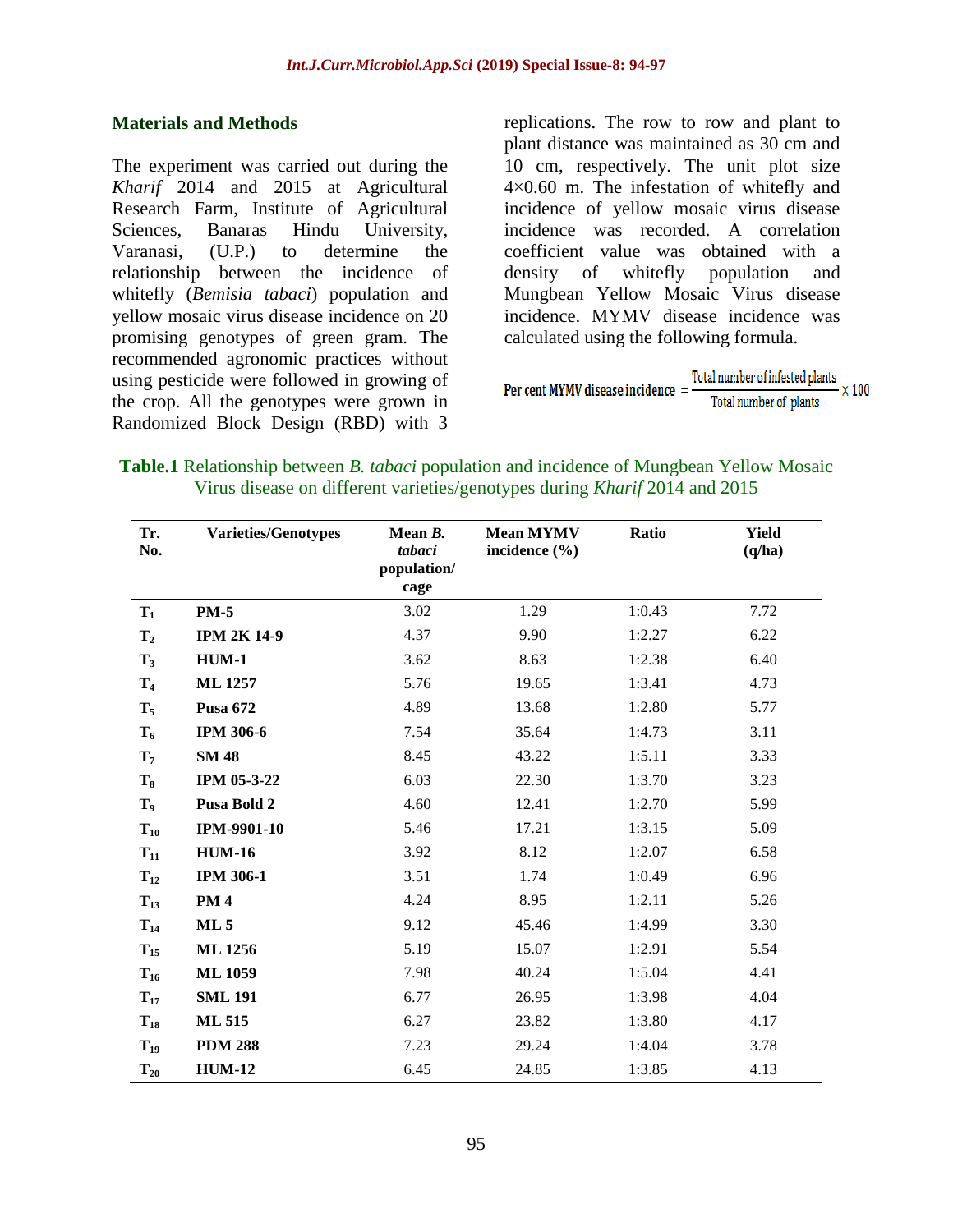**Table.2** Simple correlation coefficient between mean *B. tabaci* population and incidence of Mungbean Yellow Mosaic Virus disease on different varieties/genotypes during *Kharif* 2014 and 2015

| <b>Variables</b>                                                  | <b>Correlation</b><br>coefficient<br>$(\mathbf{r})$ | <b>Regression equation</b> | $R^2$ Value |
|-------------------------------------------------------------------|-----------------------------------------------------|----------------------------|-------------|
| Mean <i>B. tabaci</i> population (x) Vs<br>$MYMV$ incidence $(y)$ | $0.992**$                                           | $y = -22.575 + 7.515x$     | 0.984       |

\*\* Significant at 1%

**Fig.1** Relationship between *B. tabaci* population and incidence of Mungbean yellow mosaic virus disease observed under green gram during *Kharif*2014and 2015



#### **Results and Discussions**

**The relationship between the** *B. tabaci* **population and Mungbean Yellow Mosaic Virus disease incidence in green gram varieties/ genotypes**

The data of both the year of experimentation i.e. *Kharif* 2014 and 2015 depicted a clear picture of the relationship between *B. tabaci* population MYMV disease incidences. The pooled data revealed that in PM-5,lowest *B.* 

*tabaci* population (3.02 whitefly/cage) was recorded and also lowest MYMV incidence (1.29%). The maximum *B. tabaci* population (9.12 whitefly/cage), as well as maximum MYMV incidence (45.46%), was found in ML 5. In the pooled data also the highest ratio between *B. tabaci* population and MYMV incidence was highest in SM 48 (1:5.11), while lowest in PM-5 (1:0.43). The correlation studies revealed that there was a significant positive correlation  $(r = 0.992**)$ between *B. tabaci* population and MYMV